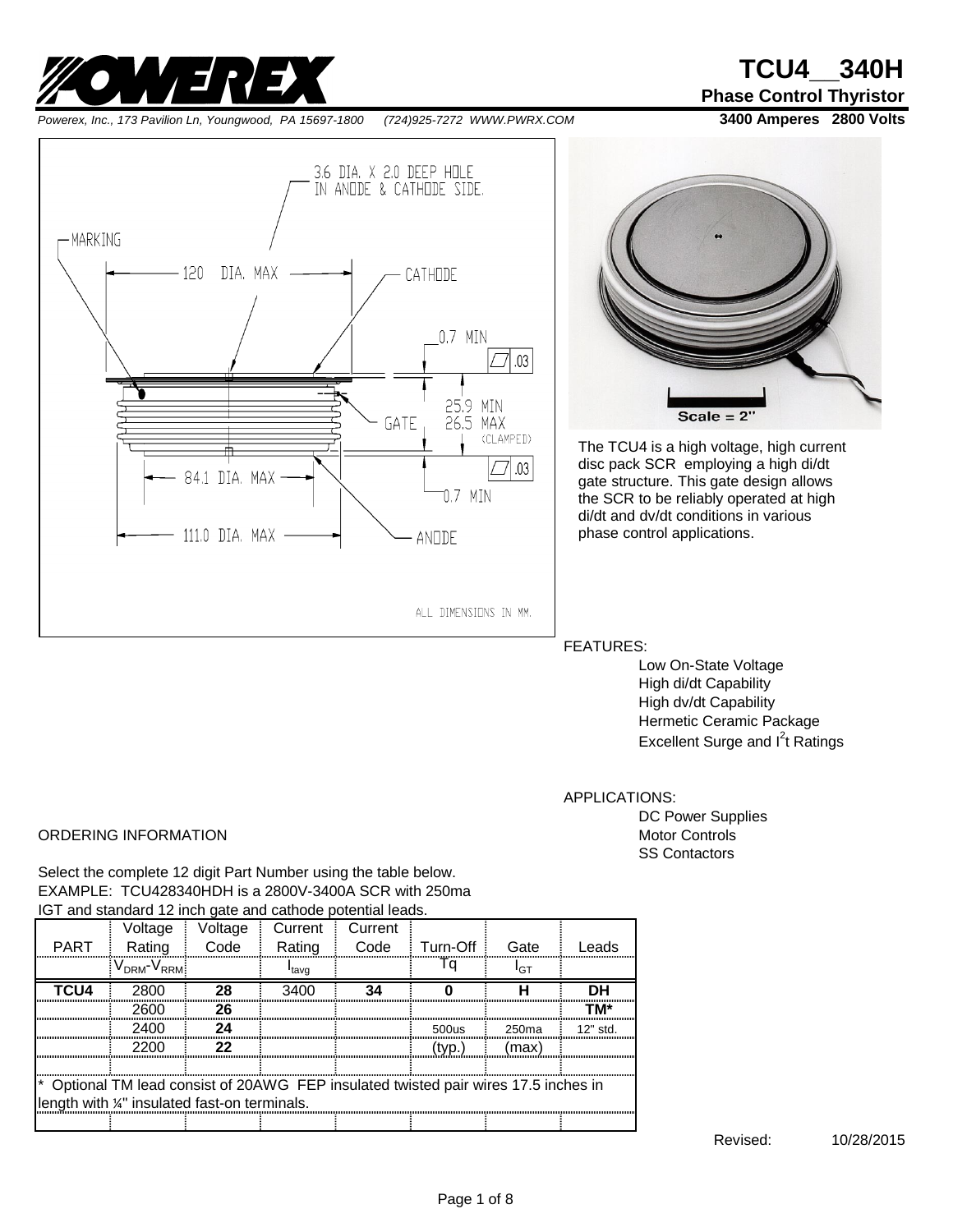

**Phase Control Thyristor**

*Powerex, Inc., 173 Pavilion Ln, Youngwood, PA 15697-1800 (724)925-7272 WWW.PWRX.COM* **3400 Amperes 2800 Volts**

#### **Absolute Maximum Ratings**

| <b>Characteristic</b>                                  | <b>Symbol</b>                      | Rating          | <b>Units</b>  |
|--------------------------------------------------------|------------------------------------|-----------------|---------------|
| Repetitive Peak Voltage                                | V <sub>DRM</sub> -V <sub>RRM</sub> | 2800            | Volts         |
| Average On-State Current, T <sub>C</sub> =70°C         | $I_{T(Avg.)}$                      | 3400            | A             |
| RMS On-State Current, $T_c = 70^{\circ}$ C             | I <sub>T(RMS)</sub>                | 5341            | A             |
| Average On-State Current, T <sub>C</sub> =54°C         | $I_{T(Avg.)}$                      | 4000            | A             |
| RMS On-State Current, T <sub>C</sub> =54°C             | I <sub>T(RMS)</sub>                | 6283            | A             |
| Peak One Cycle Surge Current, 60Hz, V <sub>R</sub> =0V | $I_{TSM}$                          | 80,000          | A             |
| Peak One Cycle Surge Current, 50Hz, V <sub>R</sub> =0V | $I_{TSM}$                          | 75,424          | A             |
| Fuse Coordination I <sup>2</sup> t, 60Hz               | $I^2t$                             | 2.67E+07        | $A^2s$        |
| Fuse Coordination $I^2t$ , 50Hz                        | $l^2t$                             | 2.84E+07        | $A^2s$        |
| Critical Rate-of-Rise of On-State Current              | di/dt                              | 200             | A/us          |
| Repetitive                                             |                                    |                 |               |
| Critical Rate-of-Rise of On-State Current              | di/dt                              | 400             | A/us          |
| Non-Repetitive                                         |                                    |                 |               |
| Peak Gate Power, 100us                                 | $\mathsf{P}_\mathsf{GM}$           | 16              | Watts         |
| Average Gate Power                                     | $P_{G(\text{avg})}$                | 5               | Watts         |
| <b>Operating Temperature</b>                           | Τj                                 | $-40$ to $+125$ | $^{\circ}C$   |
| Storage Temperature                                    | $T_{\text{Stg}}$                   | $-50$ to $+150$ | $^{\circ}C$   |
| Approximate Weight                                     |                                    | 3.2             | $\mathsf{lb}$ |
|                                                        |                                    | 1.45            | Kg            |
| <b>Mounting Force</b>                                  |                                    | 12,000-15,000   | Ibs           |
|                                                        |                                    | $53 - 67$       | Knewtons      |

Information listed is based upon Powerex testing and projected ratings and is subject to change without notice. Powerex makes no implicit or explicit claim to reliability, capability, performance or suitability of this product for a users application. Powerex makes no guarantee of future availability of this product.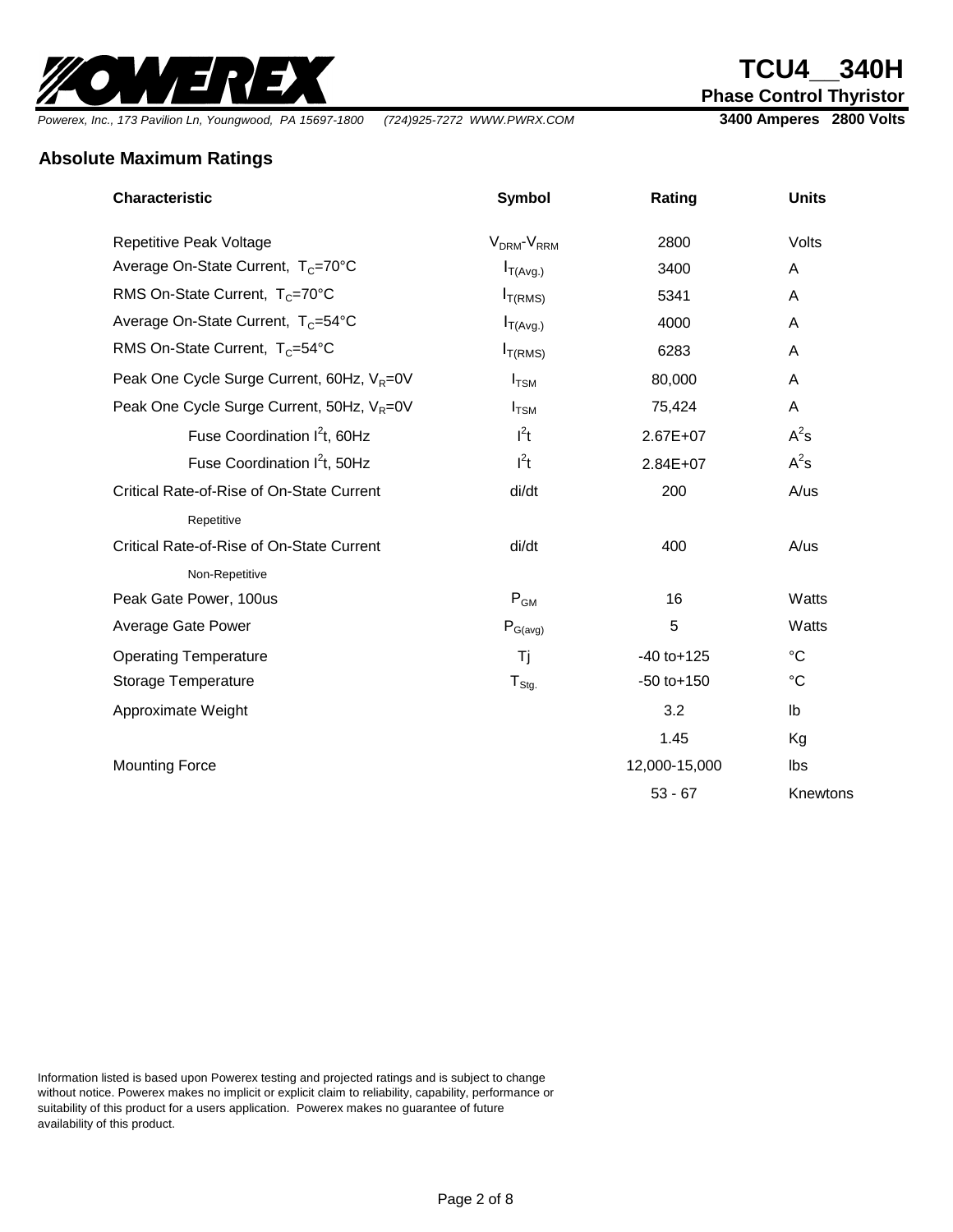

**Phase Control Thyristor**

*Powerex, Inc., 173 Pavilion Ln, Youngwood, PA 15697-1800 (724)925-7272 WWW.PWRX.COM* **3400 Amperes 2800 Volts**

**Electrical Characteristics, Tj=25°C unless otherwise specified**

|                                                                          | Rating                  |                                                                  |      |     |                        |                     |  |
|--------------------------------------------------------------------------|-------------------------|------------------------------------------------------------------|------|-----|------------------------|---------------------|--|
| <b>Characteristic</b>                                                    | <b>Symbol</b>           | <b>Test Conditions</b>                                           | min  | typ | max                    | <b>Units</b>        |  |
| <b>Repetitive Peak Forward</b><br>Leakage Current                        | <b>I</b> <sub>DRM</sub> | Tj=125°C, V <sub>DRM</sub> =Rated                                |      |     | 250                    | ma                  |  |
| Repetitive Peak Reverse<br>Leakage Current                               | <b>I</b> <sub>RRM</sub> | Tj=125°C, $V_{RRM}$ =Rated                                       |      |     | 250                    | ma                  |  |
| Peak On-State Voltage                                                    | V <sub>TM</sub>         | $Tj=125^{\circ}C$ , $I_{TM}=3000A$                               |      |     | 1.35                   | $\vee$              |  |
| V <sub>TM</sub> Model, Low Level<br>$VTM = VO + r•ITM$                   | $V_0$<br>r              | $Ti=125^{\circ}C$<br>15% Ι <sub>ΤΜ</sub> - π•Ι <sub>ΤΜ</sub>     |      |     | 0.978<br>0.112         | V<br>$m\Omega$      |  |
| V <sub>TM</sub> Model, High Level<br>$VTM = V_{\Omega} + r \cdot I_{TM}$ | $V_0$<br>r              | $Ti=125^{\circ}C$<br>$\pi$ •I $_{\text{TM}}$ - I $_{\text{TSM}}$ |      |     | 1.012<br>0.1059        | $\vee$<br>$m\Omega$ |  |
| $VTM$ Model, 4-Term<br>$VTM = A + B*Ln(ITM) +$                           | A<br>B                  | $Tj=125^{\circ}C$<br>15% $ITM$ - $ITSM$                          |      |     | 0.150<br>0.140         |                     |  |
| $C \cdot (I_{TM}) + D \cdot (I_{TM})^{1/2}$                              | $\mathsf{C}$<br>D       |                                                                  |      |     | 0.000115<br>$-0.00500$ |                     |  |
| Turn-On Delay Time                                                       | $t_d$                   | $V_D = 0.5 \cdot V_{DRM}$<br>Gate Drive: $40V - 20\Omega$        |      | 2.5 |                        | <b>us</b>           |  |
| <b>Turn-Off Time</b>                                                     | tq                      | $Ti=125^{\circ}C$<br>$dv/dt = 20 V/us$ to 80% $VDRM$             |      |     | 400                    | <b>us</b>           |  |
| $dv/dt_{(Crit)}$                                                         | dv/dt                   | Ti=125°C Exp. Waveform<br>$V_D = 80\%$ Rated                     | 1000 |     |                        | V/us                |  |
| <b>Gate Trigger Current</b>                                              | $I_{GT}$                | $T = 25^{\circ}C$ V <sub>n</sub> = 12V                           | 30   | 100 | 250                    | ma                  |  |
| Gate Trigger Voltage                                                     | $V_{GT}$                |                                                                  | 0.8  | 2.0 | 4.5                    | V                   |  |
| Peak Reverse Gate Voltage                                                | $\rm V_{GRM}$           |                                                                  |      |     | 5                      | $\vee$              |  |

#### **Thermal Characteristics**

|                                                                        |                         |                        |            |          | Rating   |          |              |
|------------------------------------------------------------------------|-------------------------|------------------------|------------|----------|----------|----------|--------------|
| <b>Characteristic</b>                                                  | Symbol                  | <b>Test Conditions</b> |            | min      | typ      | max      | <b>Units</b> |
| <b>Thermal Resistance</b>                                              |                         |                        |            |          |          |          |              |
| Junction to Case                                                       | $R\Theta_{ic}$          | Double side cooled     |            |          | 0.007    | 0.008    | °C/Watt      |
| Case to Sink                                                           | $R\Theta_{\mathrm{cs}}$ | Double side cooled     |            |          | 0.0015   | 0.002    | °C/Watt      |
| <b>Thermal Impedance Model</b>                                         | $Z\Theta_{\text{ic}}$   | Double side cooled     |            |          |          |          |              |
| $Z\Theta_{\text{ic}}(t) = \Sigma(A(N)\cdot(1-\exp(-t/\text{Tau}(N))))$ |                         | where:                 | $N =$      |          | 2        | 3        | 4            |
|                                                                        |                         |                        | $A(N) =$   | 1.43E-04 | 9.08E-04 | 2.37E-03 | 4.60E-03     |
|                                                                        |                         |                        | $Tau(N) =$ | 2.62E-03 | 2.31E-02 | 5.00E-01 | $8.00E + 00$ |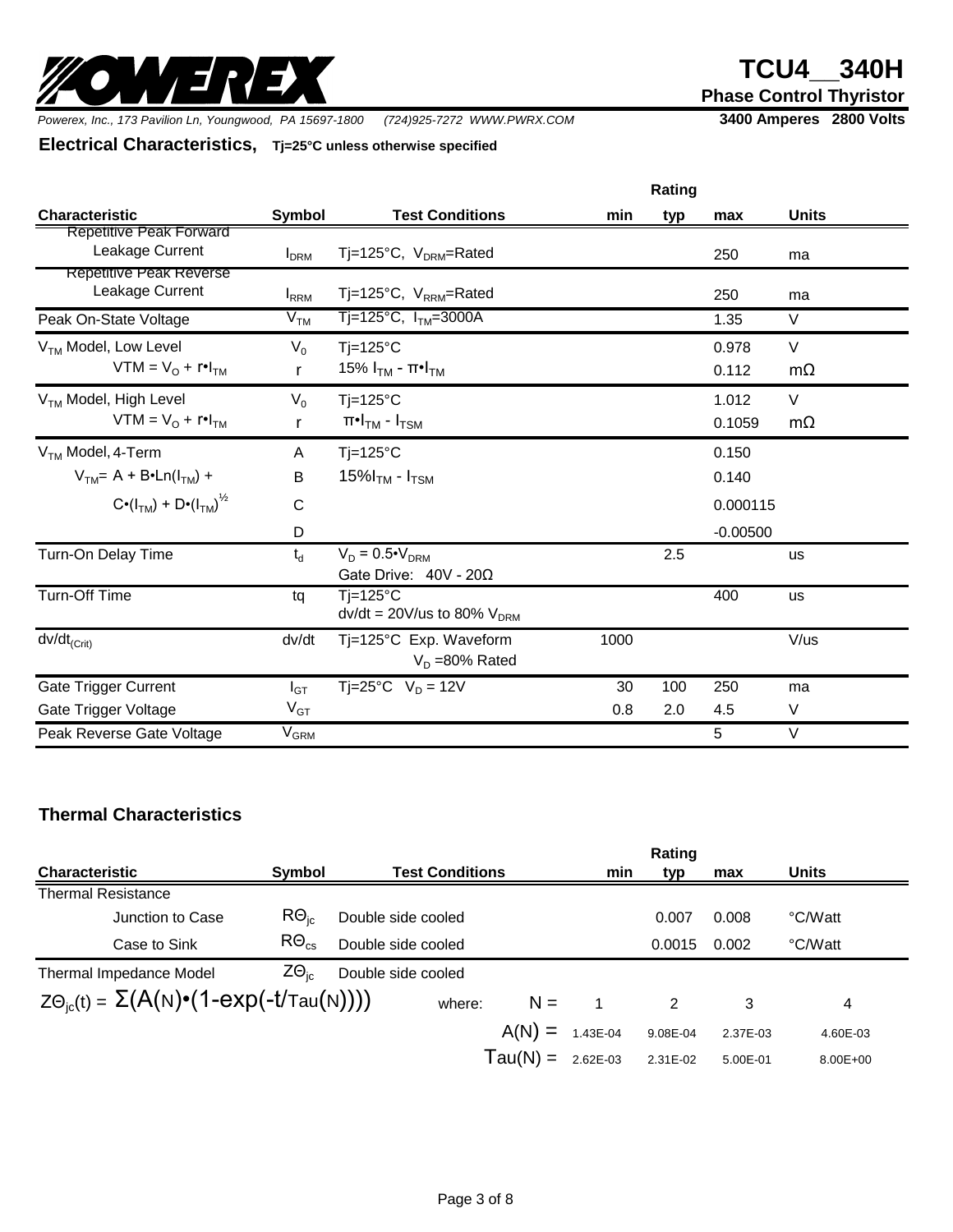

**Phase Control Thyristor**

*Powerex, Inc., 173 Pavilion Ln, Youngwood, PA 15697-1800 (724)925-7272 WWW.PWRX.COM* **3400 Amperes 2800 Volts**

**Maximum On-State Voltage Drop**



### **MAXIMUM TRANSIENT THERMAL IMPEDANCE**



**Time (sec)**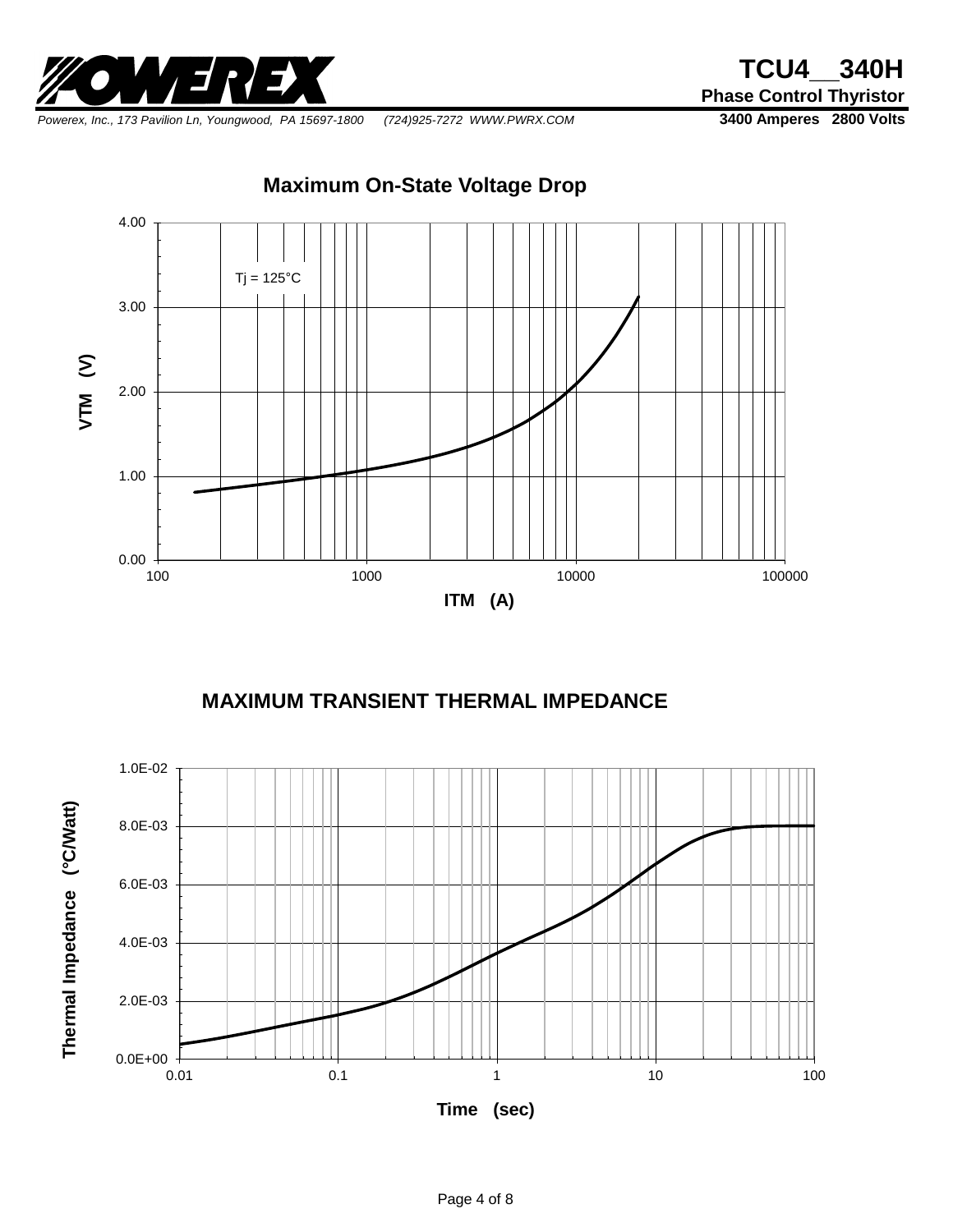

*Powerex, Inc., 173 Pavilion Ln, Youngwood, PA 15697-1800 (724)925-7272 WWW.PWRX.COM* **3400 Amperes 2800 Volts**

## **Maximum On-State Power Dissipation**



## **Maximum Allowable Case Temperature**



Sinusoidal Waveform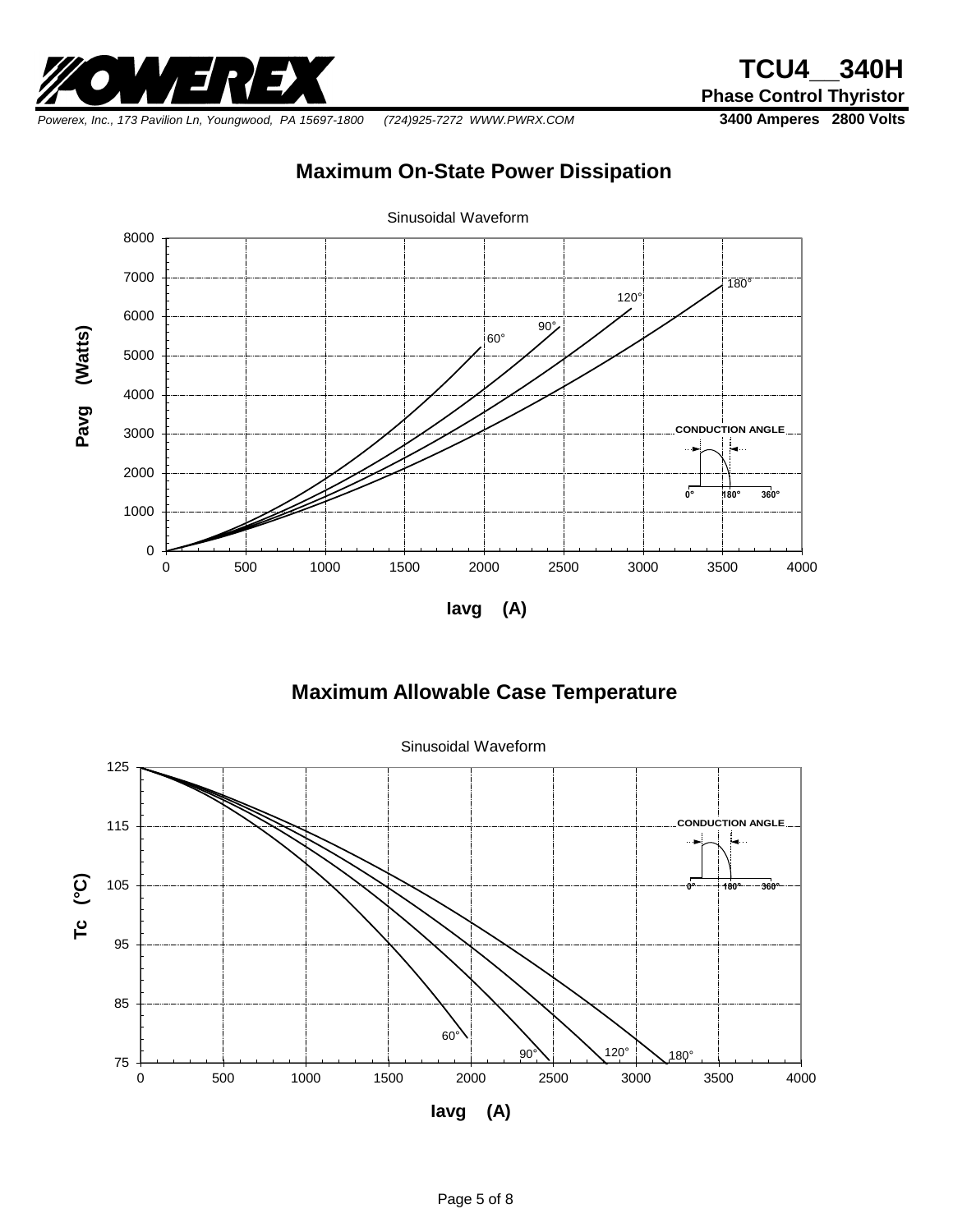

**Phase Control Thyristor**

*Powerex, Inc., 173 Pavilion Ln, Youngwood, PA 15697-1800 (724)925-7272 WWW.PWRX.COM* **3400 Amperes 2800 Volts**

**Maximum On-State Power Dissipation**



## Square Waveform

#### **Maximum Allowable Case Temperature**

Square Waveform

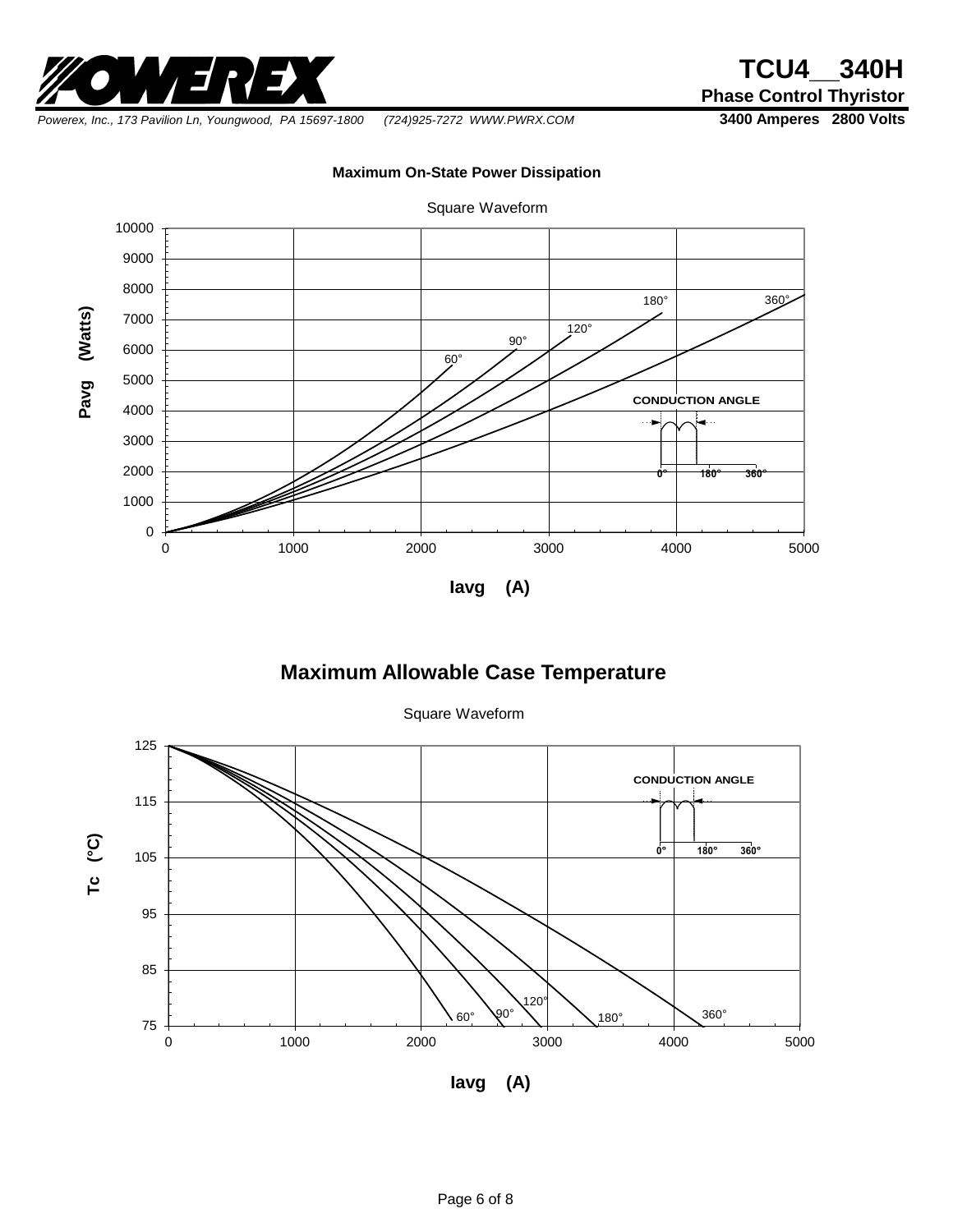

**Phase Control Thyristor**

*Powerex, Inc., 173 Pavilion Ln, Youngwood, PA 15697-1800 (724)925-7272 WWW.PWRX.COM* **3400 Amperes 2800 Volts**